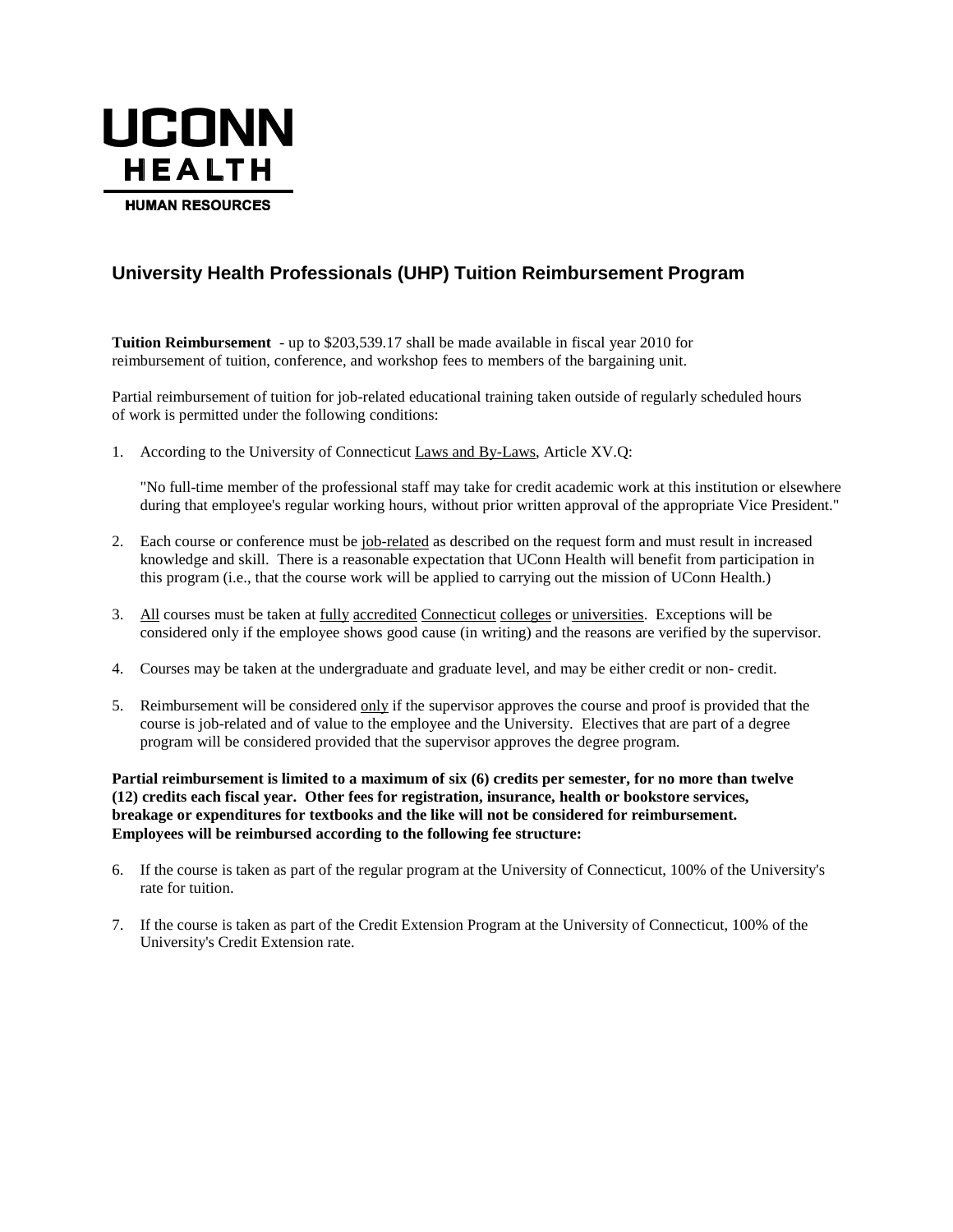- 8. For courses taken at any fully-accredited college or university in the State of Connecticut (or approved exception) other than the University of Connecticut, reimbursement will be made at a rate of 75% of that institution's tuition costs, or at 75% of the University of Connecticut's Credit Extension rate, whichever is less. An exception is made for courses in an MBA or Law degree program which will be reimbursed in accordance with the credit rate in effect for the MBA and Law School Programs at the University of Connecticut, even if the courses are at another institution.
- 9. Continuing education units (CEU's), conferences and training seminars are reimbursable at 100% of the cost of registration up to \$450 per fiscal year per person. The minimum amount of reimbursement for any one conference or workshop shall be \$35.00.
- 10. If an employee's supervisor notifies this office in writing to the effect that he/she requires an applicant to take a course for which the applicant has applied for reimbursement, the University will then reimburse the employee for 100% of the tuition fees. The supervisor's letter must accompany the original application.
- 11. Part-time staff will receive reimbursement that is pro-rated according to the employee's FTE.

## **APPLICATION PROCEDURE**

All applicants must apply through their departments for tuition reimbursement according to the following procedures:

- Obtain the appropriate form which must then be completed in full by the applicant and signed. Forms are available on the Human Resources website – health.uconn.edu/human-resources under Employee Benefits. Forms are also available from Human Resources at 860-679-2426.
- Obtain the permission of the employee's first level supervisor outside his/her bargaining unit. Signatures of physicians at UConn Health are acceptable providing they act in a supervisory capacity.
- \* Indicate the exact cost per credit hours of each course. If actual costs vary from what the applicant has indicated on the original application, s/he should send a letter of explanation to this office along with the other documentation provided at the end of the course.

## **APPLICATION TIME FRAMES**

- Please forward completed applications for course work to UConn Health, Department of Human Resources - MC4035 prior to the program according to the following schedule:
- \* **College Courses** At least one week prior to the start of classes.

Applications not received in accordance with this timetable, or after the start of classes will be put on a waiting list for funding, if and when it becomes available.

\* **Conferences, CEU's and Training Seminars** - At least two weeks before the conference.

Conference applications not received in accordance with the guidelines, will be put on a waiting list for funding if and when it becomes available.

Applications will be processed on a "first come-first served" basis until funds are expended. Employees will be notified of their status within a month of the application. All changes or corrections to the original application (including withdrawals, course changes, or differences in computing fees) must be reported to HR within **one week** of the change. **No substitutions/changes are allowed for conferences.**